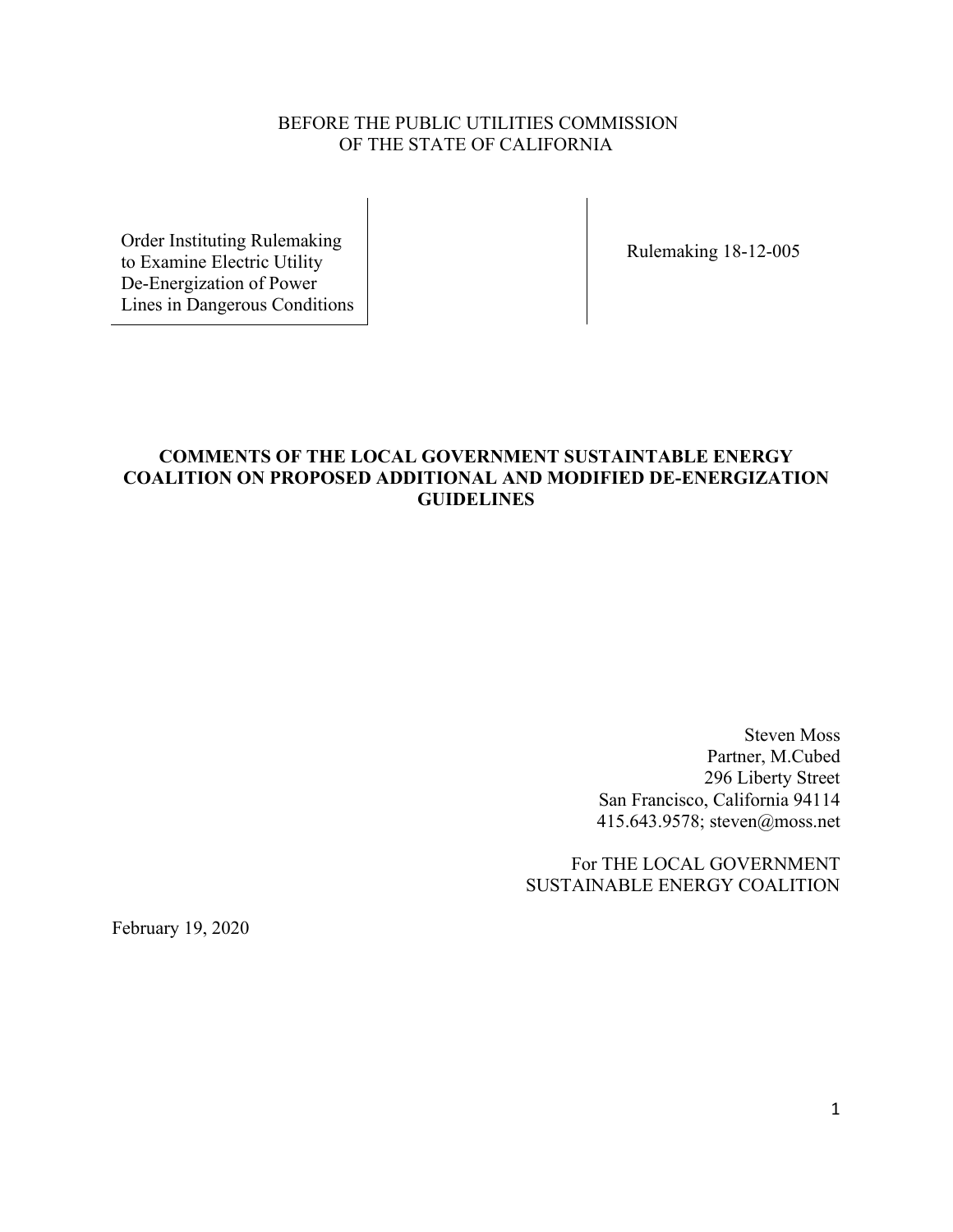The Local Government Sustainable Energy Coalition (LGSEC) is pleased to submit the following Comments in response to the *Administrative Law Judge's Ruling Requesting Comments on Proposed Additional and Modified De-Energization Guidelines*. LGSEC members include municipalities, regional energy networks (RENs), community choice aggregators (CCA), school districts and civically engaged nonprofits. The Coalition represents 14 cities and 23 counties, which have jurisdiction over almost three-quarters of California's population and reflect two-thirds of the state's electricity demand. LGSEC membership extends to 76 of California's State Assembly districts; 36 of 40 State Senate districts.

 LGSEC appreciates the California Public Utilities Commission's (CPUC) efforts to improve the way in which de-energization events are managed by the investor-owned utilities (IOUs). As stated in our comments in the Microgrid proceeding,<sup>1</sup> local governments (LGs) are at the crossroads of the State's efforts to reduce greenhouse gas emissions, adapt to climate change impacts, natural disasters, emergency response and prepare for and respond to PSPS events. As a result, IOUs' relationship with LGs needs to morph from one in which the utilities conduct "outreach" to multiple "stakeholders" to one that fully respects and engages local government knowledge of their residents, facilities, networks and emergency services responsibilities.

 While LGSEC strongly endorses the Commission's efforts to improve the IOUs' approaches to developing PSPS plans, Community Resource Centers (CRC), and communication protocols, we are concerned that the draft guidelines lack specific metrics to measure performance and process; that existing resources which could be leveraged have not been identified as part of the planning process; and that while the IOUs will likely request and receive

<sup>1</sup> *Formal Comments of the Local Government Sustainable Energy Coalition on Investor-Owned Utilities' and Staff Resiliency Proposals,* Rulemaking 19-09-009, January 30, 2020.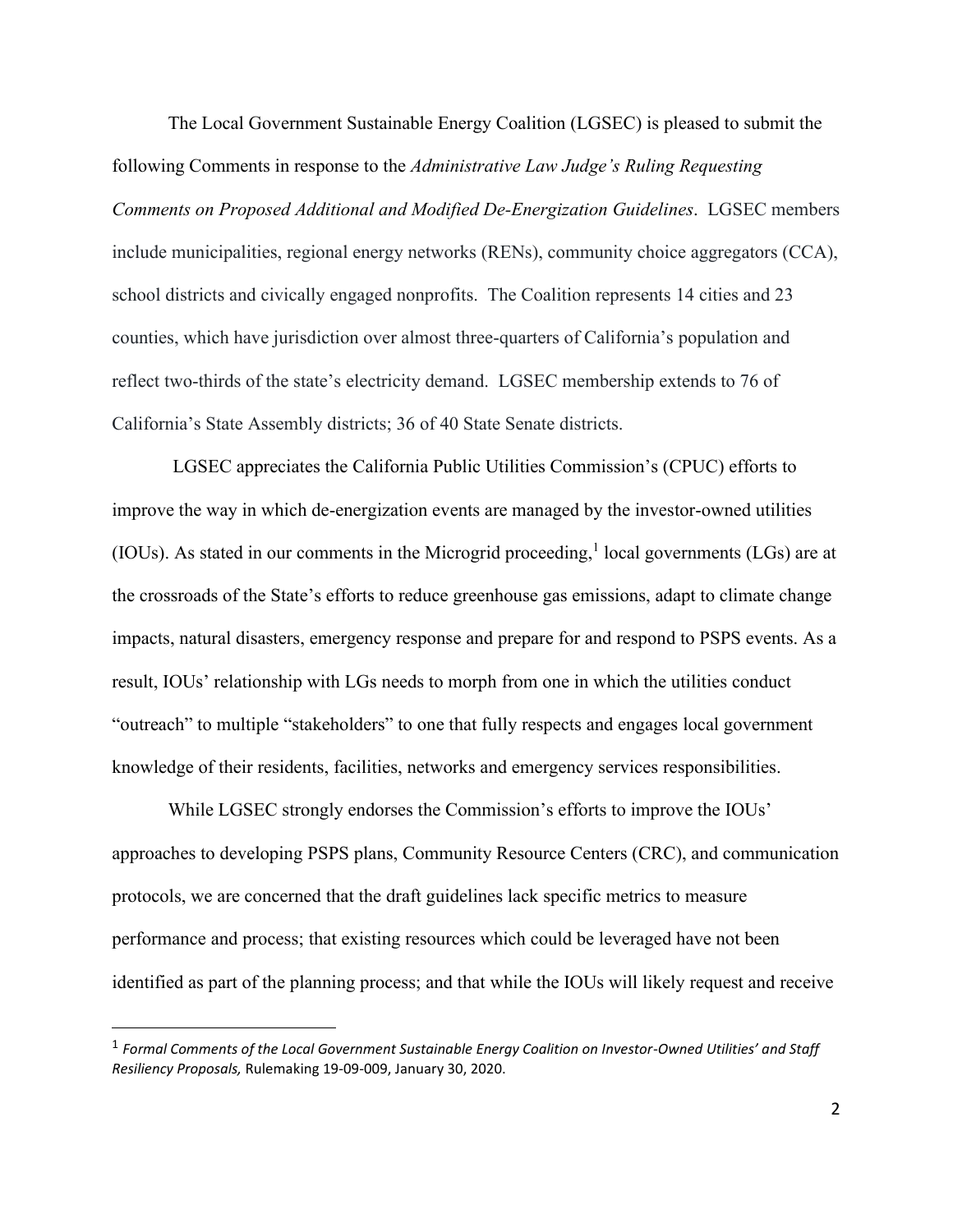significant monies to implement final guidelines, no funding is contemplated for LGs and other stakeholders who are being relied upon to make the strategies a success.

LGSEC would like to highlight the existing infrastructure and networks that both the CPUC and LGs have cultivated around energy policy and regional decision-making that can be leveraged to implement these protocols. However, LGs need additional resources to be able to effectively plan for and engage in de-energization efforts as LG's are the ones that need to prepare for sheltering of residents if a PSPS event moves to a fire event. This is particularly true for LGs that are still recovering from the financial and economic costs triggered by past wildfires and PSPS events<sup>2</sup>

In this context, LGSEC recommends that the Commission include the following elements in the guidelines.

(1) **Working groups and advisory boards**. The CPUC should determine an appropriate threshold for representative participation of relevant stakeholders. Without such a metric there is significant risk that rural, hard-to-reach, low-income, non-English speaking, functional access needs and medical baseline customers will be under-represented in these forums. LGs have extensive community networks and entities with operating boards and committees that are already have regional decision-making authority. These consist of, but are not limited to, regional climate collaboratives, RENs, CCAs, and Councils of Governments. However, not all entities and their members are prepared or equipped to

<sup>&</sup>lt;sup>2</sup> LGSEC believes that the public purpose charges that fund energy efficiency programs should be reformed to encompass climate and energy resilience, mitigation and adaptation. Initiatives such as Southern California Energy Company's Clean Energy Optimization Pilot demonstrate how LG creativity and resourcefulness can be unleashed to develop comprehensive projects that reduce greenhouse gas emissions and enhance energy resilience. In this vein LGSEC encourages the Commission and other stakeholders to support necessary legislative changes to repurpose these funds.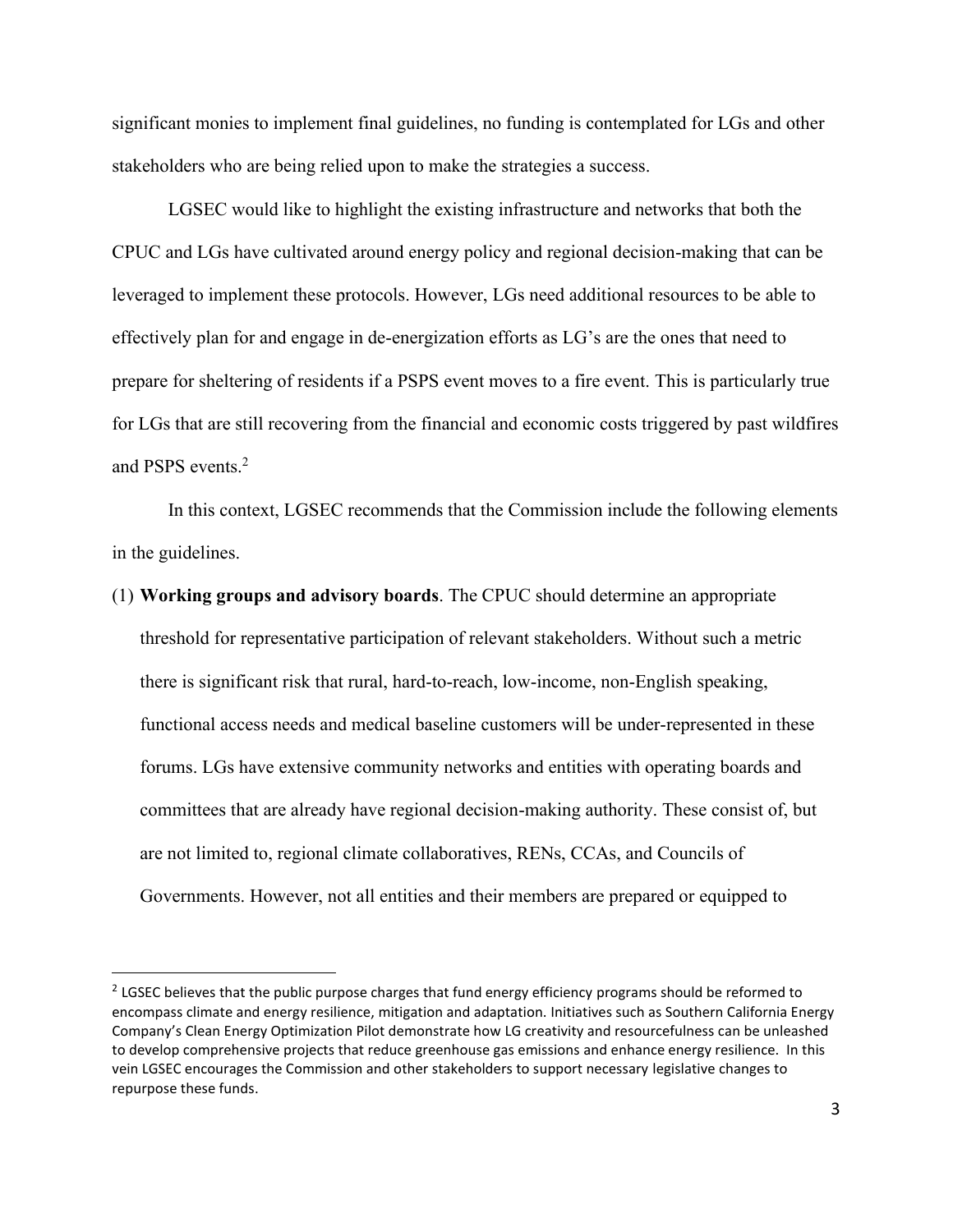engage in these technical matters on a regular basis. This should be considered an opportunity to engage, educate and empower LGs to taking on greater roles in energy planning and resilience.<sup>3</sup> Since the IOU protocols rely so heavily on non-IOU participation, the CPUC should fund and direct a non-IOU to inventory existing institutions that can serve as or participate in working groups and advisory boards. Such an approach would avoid the need to create new structures that could further tax LGs' capacity to effectively engage.

## (2) **The California Energy Efficiency Coordinating Committee (CAEECC)**. The CPUC

should establish a group similar to CAEECC to guide, advise and organize PSPS protocol implementation and energy resiliency efforts across the State with regional partners. To enable stakeholders to fully engage in these essential efforts, reasonable stipends and travel budgets should be attached to participation. Likewise, to the extent LGs host these groups, their expenses, including for facilitation, should be compensated.

- (3) **The Statewide Energy Efficiency Collaborative (SEEC)**. SEEC provides a vital space and resource for LGs to learn and support one another in implementing climate action plans and energy projects. The CPUC should expand SEEC's portfolio to include energy resilience, to address climate mitigation and adaptation through energy policies, programs and projects. LGSEC recommends the CPUC contract a non-IOU entity to develop and implement such a post-SEEC program.
- (4) **Community Resource Centers (CRCs)**. LGSEC supports the concept of CRCs but notes that efforts are already underway by LGs, including CCAs, to identify and develop resilient energy systems to support community facilities. Some LGs may be willing to provide

 $3$  In the microgrid proceeding LGSEC noted that it is available to serve as a fiscal sponsor or lead organization to help develop a network platform, which is estimated to cost \$.5 million.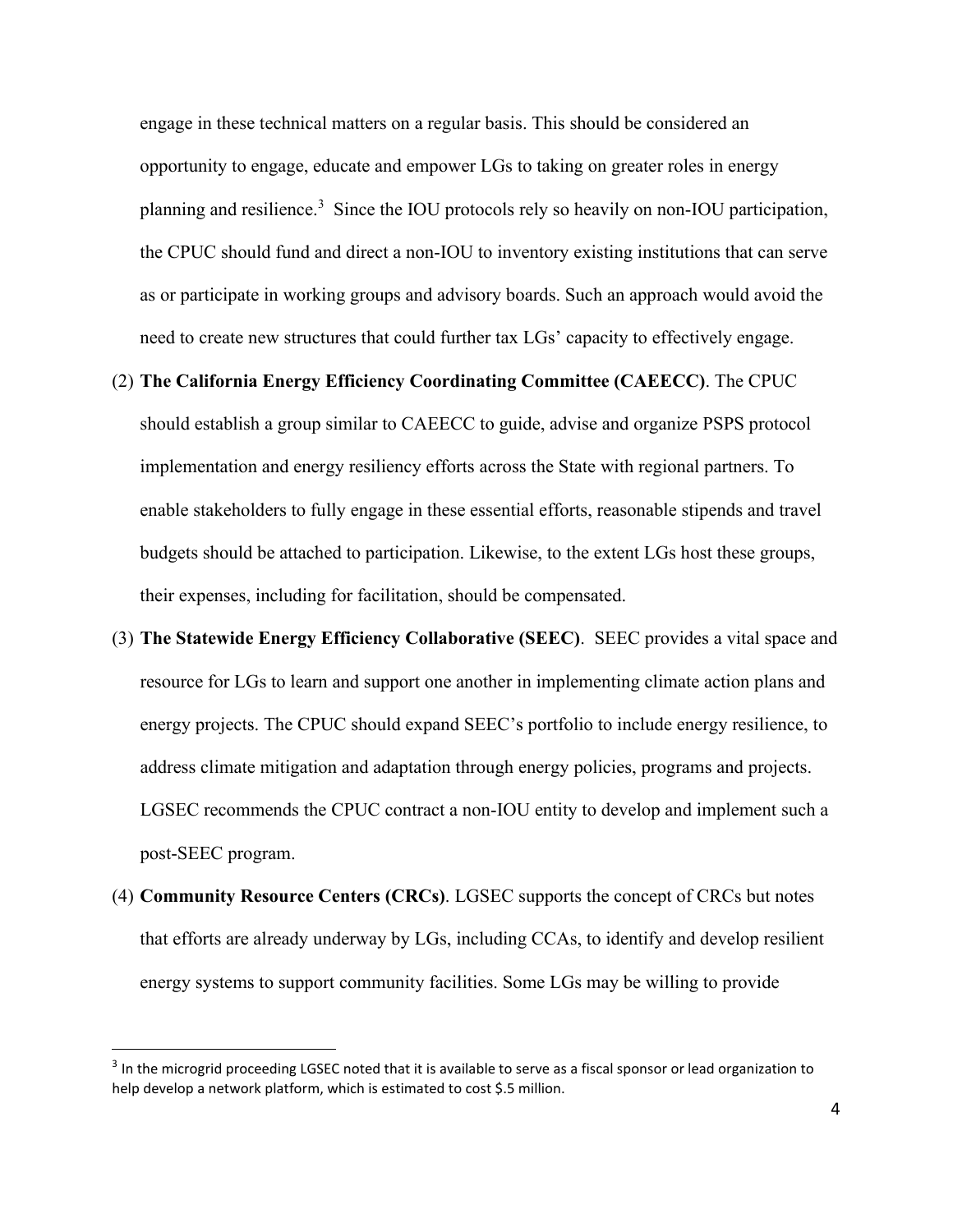matching funds to develop and install resiliency measures at CRCs. In this respect, the IOUs should look to LGs before any other entities in terms of CRC contracts, as well as part of microgrid development initiatives. CRCs and microgrids should largely be selected and designed by LGs, with support from the IOUs, rather than the other way around. In this respect, the CPUC should direct the IOUs to fund projects that are in development stages and provide direct technical assistance for projects that are in pre-development. In contrast to the evaluation criteria for the IOU-developed microgrids, the LG perspective is needed to maximize critical municipal operations, rather than the number of meters behind a substation. Additionally, all CRCs should not result in increased greenhouse gas emissions in operation, when feasible.

- (5) **Transportation resilience.** LGSEC recommends including traffic signals and public transportation within the Ground transportation category to ensure that electric bus operations are fully accessible during wildfires and PSPS events. Additionally, the Commission may want to consider the intersection of PSPS with R.18-12-006 and the Transportation Electrification Framework (TEF) and subsequent plans (TEP) being considered in Q1 and Q2 of 2020. LGSEC endorses the provision of mobile fast charging stations; however fossil fuel generation should be avoided as much as possible.
- (6) **Water resilience.** LGSEC recommends explicitly including water resilience in the guidelines, as public agencies and private property owners – some of whom installed water systems for fire protection – were unable to pump water during PSPS events. Management of potential PSPS impacts on water infrastructure and supplies should be reflected in deenergization planning.